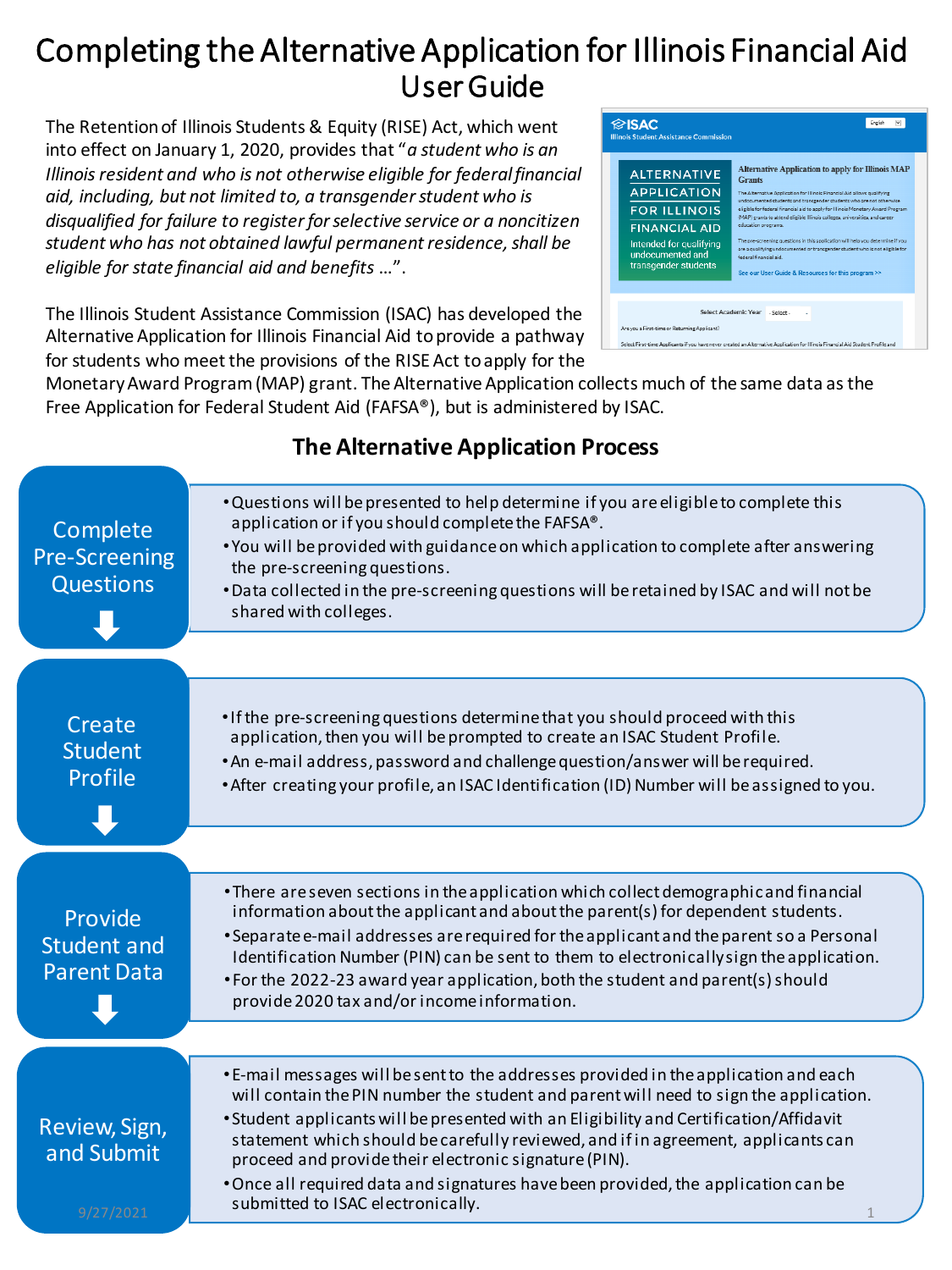### Tips and Notes About Completing the Application

#### There are **seven sections** in the application:

- Section 1 Demographic information about the student
- Section 2 Student's income and asset information
- Section 3 Questions to determine if a student is dependent or independent
- Section 4 Demographic and financial information about the applicant's parents
- Section 5 Household information about independent students
- Section 6 School choices
- Section 7 Review/edit data provided, certify eligibility and accuracy of information, and electronically sign the application.

#### Here is a **list of documentation needed** to complete the 2022-23 application:

- 2020 federal income tax returns, W-2s, and other records of money earned
- Bank statements and records of investments (if applicable)
- Records of untaxed income (if applicable)
- List of colleges the student would like to attend
- Parents of dependent students will also need most of the same information listed above.

Here is important information **about the PIN** you'll need to sign the application:

- ISAC will provide separate four-digit Personal Identification Numbers (PINs) to the student and parent that must be used to electronically sign the application.
- The PINs will be sent to the e-mail addresses that are provided on the application.
- The student and parent must provide two separate e-mail addresses.
- The application is not considered complete and cannot be submitted until electronic signatures (PINs) have been provided.
- If you are a renewal applicant, both you and your parent may use the PIN assigned to you the previous year. However, if you have requested a new PIN at some point, you (and your parent) must use the most current PIN (based on the last activity) associated with your Student Profile. If you are unable to locate a previous your PIN or are unsure which one is most current, you and/or your parent may simply request a new PIN.

Here is some other helpful information:

- A **Save** function is available in the application that will allow you to save your data and return at a later time to finish completing the application.
- Once you have started an application, any time you return (e.g. to finish completing it or to make a correction), you should log in as a Returning Applicant. If you are a renewal applicant, you should also log in as a Returning Applicant. If you forget your log in information, you can contact ISAC at 1-800-899-4722 for assistance. Select Option 3.
- If, as a dependent applicant, you are unable to provide parental data due to a special circumstance or unique situation (such as fleeing an abusive home) you should contact the financial aid office at the college you plan to attend for guidance and assistance.

Here is important information about ISAC's Privacy Policy:

• ISAC respects your right to privacy. ISAC is committed to ensuring that your personal, professional and financial information is secure. We have taken numerous steps to help safeguard the integrity of our communications and computing infrastructure, including but not limited to authentication, monitoring, auditing, and encryption. Security measures have been integrated into the design, implementation and dayto-day practices of the entire ISAC operating environment as part of our continuing commitment to risk management. Please read ISAC's [complete policy](https://www.isac.org/home/privacy-policy.html) at isac.org to understand how your personal information will be used.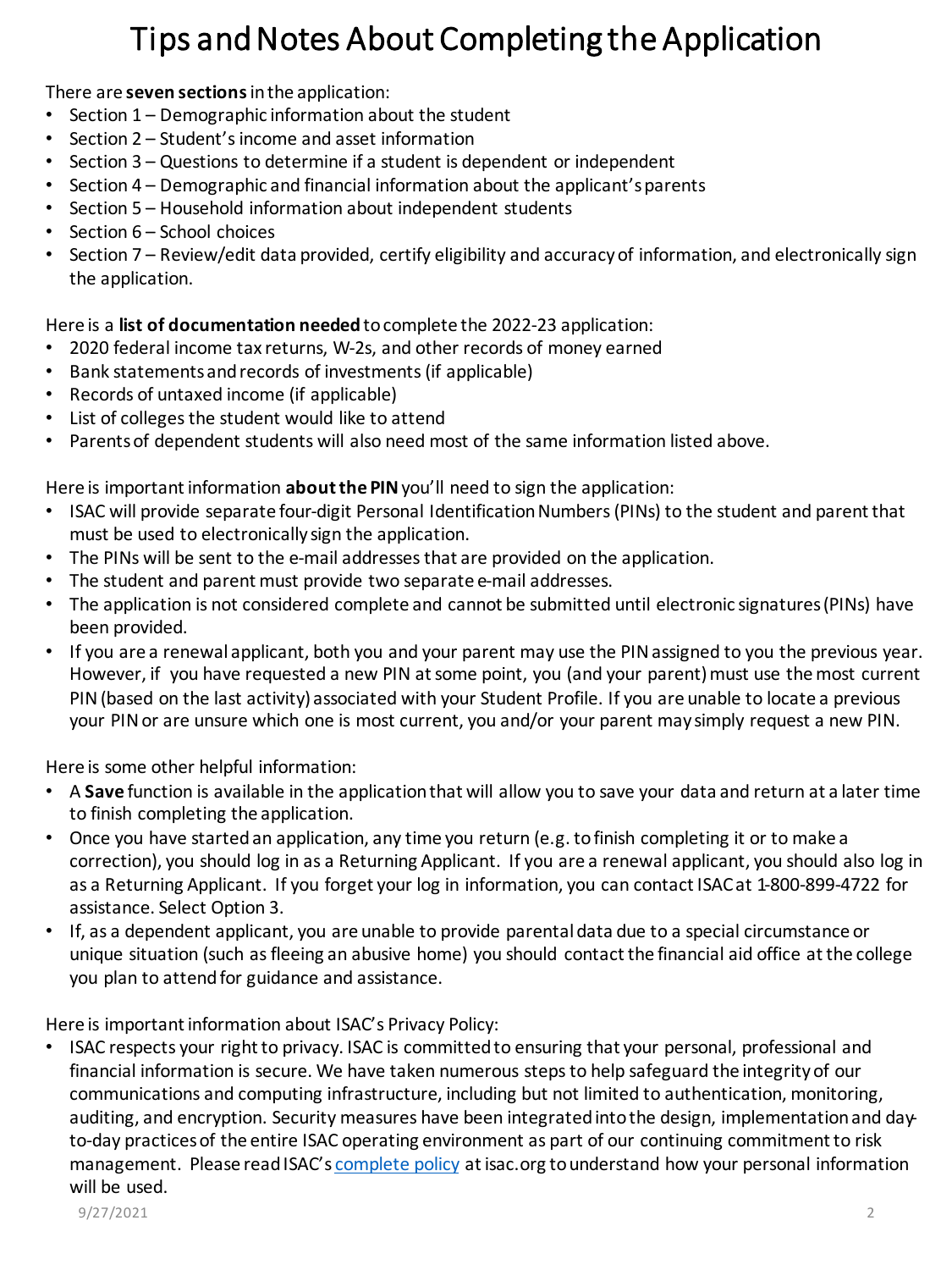## PRE-SCREENING QUESTIONS

| $\otimes$ ISAC<br><b>Illinois Student Assistance Commission</b>                                                                                                                                                                                                                          |                                                               | English                       |                                                                            |
|------------------------------------------------------------------------------------------------------------------------------------------------------------------------------------------------------------------------------------------------------------------------------------------|---------------------------------------------------------------|-------------------------------|----------------------------------------------------------------------------|
| <b>STUDENT</b>                                                                                                                                                                                                                                                                           |                                                               |                               |                                                                            |
| In order to be eligible to apply for a MAP grant through this application, you must meet all of the following criteria:                                                                                                                                                                  |                                                               |                               |                                                                            |
| 1. you resided with your parent or guardian while attending a public or private high school in Illinois;                                                                                                                                                                                 |                                                               |                               |                                                                            |
| 2. you graduated from a public or private high school, or received the equivalent of a high school diploma, in Illinois;                                                                                                                                                                 |                                                               |                               |                                                                            |
| 3. as of the date you graduated from high school or received the equivalent of a high school diploma, you had attended school in Illinois<br>for at least three (3) years;                                                                                                               |                                                               |                               |                                                                            |
| 4. by signing the Alternative Application for Illinois Financial Aid you will be providing an affidavit stating that you will file an application<br>to become a permanent resident of the United States at the earliest opportunity you are eligible to do so; and                      |                                                               |                               |                                                                            |
| 5. you have not established a residence outside of Illinois.                                                                                                                                                                                                                             |                                                               |                               |                                                                            |
| Do you meet all of the above criteria?                                                                                                                                                                                                                                                   |                                                               |                               | If you are a first-time applicant, the                                     |
|                                                                                                                                                                                                                                                                                          |                                                               |                               | pre-screening questions must be                                            |
| ◯ Yes<br>$\bigcirc$ No                                                                                                                                                                                                                                                                   |                                                               |                               | answered to determine if you are                                           |
|                                                                                                                                                                                                                                                                                          |                                                               |                               | eligible to complete an application.                                       |
| <b>BACK</b>                                                                                                                                                                                                                                                                              | <b>CONTINUE</b>                                               | These questions will help you |                                                                            |
|                                                                                                                                                                                                                                                                                          |                                                               |                               | determine if you should complete the                                       |
| <b><i><del></del></i></b> isac                                                                                                                                                                                                                                                           |                                                               |                               | Alternative Application for Illinois                                       |
| <b>Illinois Student Assistance Commission</b>                                                                                                                                                                                                                                            |                                                               |                               | Financial Aid or the Free Application                                      |
| <b>STUDENT</b>                                                                                                                                                                                                                                                                           |                                                               |                               | for Federal Student Aid (FAFSA®).                                          |
| Your eligibility to file an Alternative Application for Illinois Financial Aid is based on either your<br>Based on the response you provided, you are a U.S. citizen (U.S. National) or federal eligible non(                                                                            |                                                               |                               | Renewal applicants will not have to<br>answer the pre-screening questions. |
| NOTIFICATION:                                                                                                                                                                                                                                                                            |                                                               |                               |                                                                            |
| By completing this Alternative Application for Illinois Financial Aid you are applying for the Illinois Monetary Award Program (MAP) only.                                                                                                                                               |                                                               |                               |                                                                            |
| If you would like to determine whether you are eligible for federal student aid you must complete the Free Application for Federal Student<br>Aid (FAFSA®).                                                                                                                              |                                                               |                               |                                                                            |
| If you are a transgender person who chooses not to register for Selective Services, you will no longer be disqualified from receiving federal<br>student aid for failure to register. You may want to consider completing the FAFSA® instead of this Alternative Application to maximize |                                                               |                               |                                                                            |
| your financial aid opportunities.                                                                                                                                                                                                                                                        |                                                               |                               |                                                                            |
| Are you a transgender person?                                                                                                                                                                                                                                                            | pre-screening process, you will then be asked if you are a    |                               | If you indicate you are a U.S. citizen or eligible non-citizen in the      |
| O Yes                                                                                                                                                                                                                                                                                    | transgender student and prompted to provide your Social       |                               |                                                                            |
| $\bigcirc$ No                                                                                                                                                                                                                                                                            | Security Number (SSN), if you have one. Your SSN will only be |                               |                                                                            |
| Do you have a Social Security number?                                                                                                                                                                                                                                                    | used for ISAC purposes in furtherance of your application for |                               |                                                                            |
| ◯ Yes                                                                                                                                                                                                                                                                                    | MAP. The SSN will NOT be shared with your school or third     |                               |                                                                            |
| $\bigcirc$ No                                                                                                                                                                                                                                                                            | parties.                                                      |                               |                                                                            |
| Please provide your Social Security number*                                                                                                                                                                                                                                              | Selective Service no longer disqualifies a student from being |                               | Please note that, effective June 17, 2021, failure to register for         |
| *Why is ISAC asking for my Social Security number? Yo                                                                                                                                                                                                                                    | eligible for federal student aid. If you may have previously  |                               |                                                                            |

*applied for MAP as a transgender student under the RISE Act provisions, you are encouraged to now consider filing the* 

9/27/2021 **3/27/2021 3/27/2021 3/27/2021 3/27/2021 3/27/2021 3/3/27/2021 3/3/3/3/27/2021** 

the application itself.

such as to determine if a student has previously receive information will NOT be provided to colleges and unive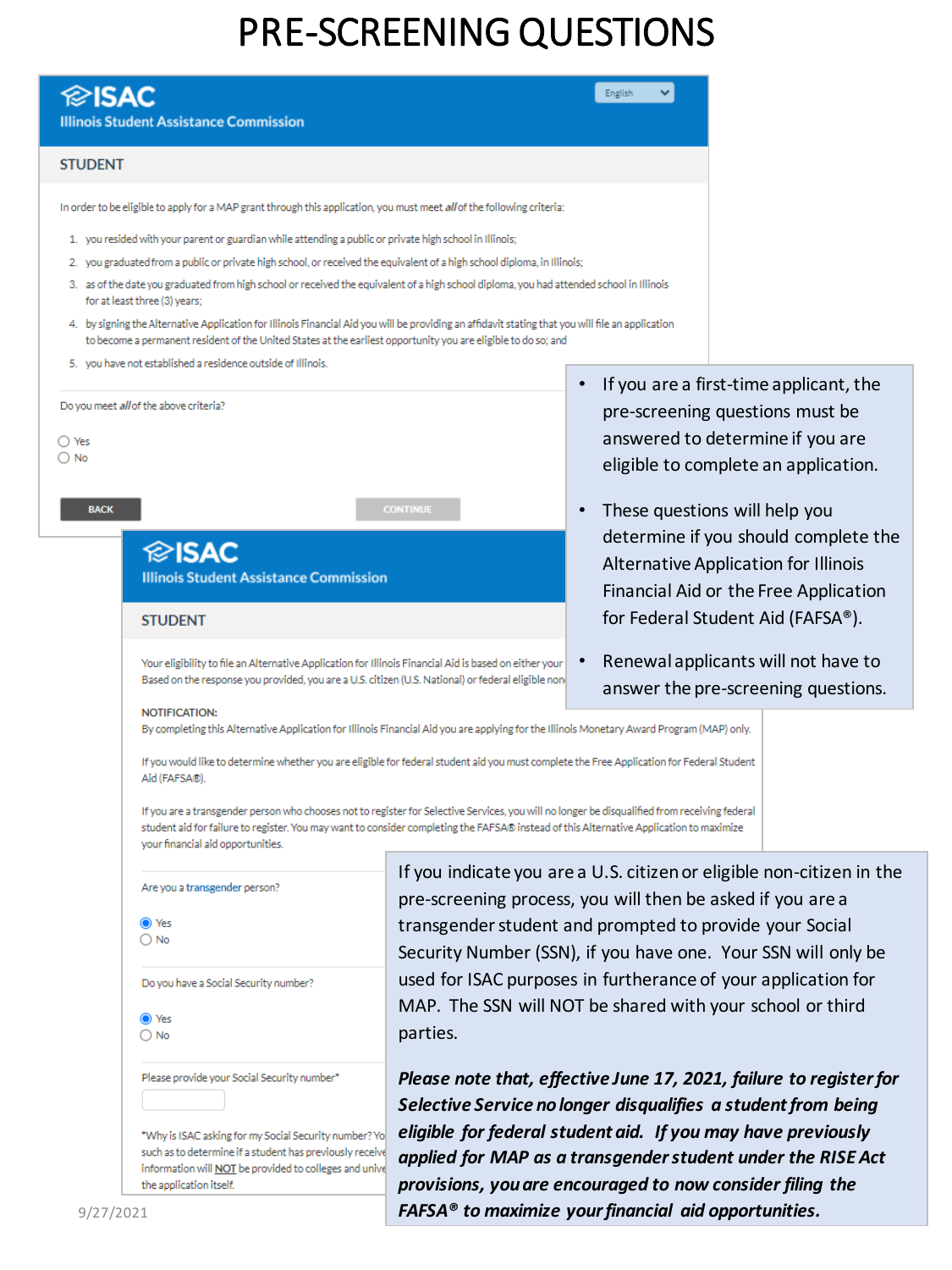## STUDENT SECTIONS

#### ALTERNATIVE APPLICATION FOR ILLINOIS FINANCIAL AID 2022-2023

SAVE

| Section 2<br>Section 3<br>Section 1<br>Student<br>Student<br><b>Student</b>                                                                                                                                                       | Section 5<br>Section 4<br>Parent<br>Student |                         | Section 1 of the application collects demographic<br>information about the student, such as name, date of         |  |  |  |
|-----------------------------------------------------------------------------------------------------------------------------------------------------------------------------------------------------------------------------------|---------------------------------------------|-------------------------|-------------------------------------------------------------------------------------------------------------------|--|--|--|
|                                                                                                                                                                                                                                   |                                             |                         | birth, high school name, etc., and provides your ISAC ID                                                          |  |  |  |
| <b>Student Information &gt; Demographics</b>                                                                                                                                                                                      |                                             |                         |                                                                                                                   |  |  |  |
|                                                                                                                                                                                                                                   |                                             |                         | number at the top of the page. Complete all fields as                                                             |  |  |  |
| Your ISAC ID Number<br>842006867                                                                                                                                                                                                  |                                             | accurately as possible. |                                                                                                                   |  |  |  |
|                                                                                                                                                                                                                                   |                                             |                         |                                                                                                                   |  |  |  |
| Last name                                                                                                                                                                                                                         |                                             |                         | Once all questions have been answered, select the Next                                                            |  |  |  |
|                                                                                                                                                                                                                                   |                                             |                         | button at the bottom of the screen to navigate to the next                                                        |  |  |  |
| <b>First name</b>                                                                                                                                                                                                                 |                                             |                         |                                                                                                                   |  |  |  |
|                                                                                                                                                                                                                                   | ZIP Code                                    |                         | page. Red messaging will indicate if you have not provided                                                        |  |  |  |
|                                                                                                                                                                                                                                   |                                             |                         | information for a required field, and you won't be able to                                                        |  |  |  |
| Middle initial                                                                                                                                                                                                                    | Your date of birth                          |                         | proceed until all required information has been entered.                                                          |  |  |  |
|                                                                                                                                                                                                                                   |                                             |                         |                                                                                                                   |  |  |  |
| Permanent mailing address                                                                                                                                                                                                         | Your telephone number                       |                         | The e-mail field is pre-populated with the                                                                        |  |  |  |
| Number and street (include apt. number)                                                                                                                                                                                           |                                             |                         |                                                                                                                   |  |  |  |
|                                                                                                                                                                                                                                   | Driver's license number                     |                         | e-mail address provided when creating your Student                                                                |  |  |  |
|                                                                                                                                                                                                                                   |                                             |                         | Profile. Once the Next button is selected on this screen, an                                                      |  |  |  |
| City (and country if not U.S.)                                                                                                                                                                                                    |                                             |                         | e-mail with the student's PIN will be sent to the applicant.                                                      |  |  |  |
|                                                                                                                                                                                                                                   | Driver's license state (F)<br>-- Select --  |                         |                                                                                                                   |  |  |  |
| State                                                                                                                                                                                                                             |                                             |                         |                                                                                                                   |  |  |  |
| ISAC requires your e-mail address so we can send the PIN needed to sign your application. Your e-mail address will also be shared with the schools<br>-- Select --<br>that you selected on your application.                      |                                             |                         |                                                                                                                   |  |  |  |
|                                                                                                                                                                                                                                   |                                             | @omail.com              |                                                                                                                   |  |  |  |
|                                                                                                                                                                                                                                   |                                             |                         |                                                                                                                   |  |  |  |
| ALTERNATIVE APPLICATION FOR ILLINOIS FINA                                                                                                                                                                                         |                                             |                         | NEXT                                                                                                              |  |  |  |
|                                                                                                                                                                                                                                   |                                             |                         |                                                                                                                   |  |  |  |
| Section 3<br>Section 4<br>Section 1<br>Section 2<br>Student<br>Parent<br>Student<br>Student                                                                                                                                       | Section 5<br>Section 6<br>Student           | Section 7               |                                                                                                                   |  |  |  |
| Subject: Alternative Application for Illinois Financial Aid                                                                                                                                                                       |                                             |                         |                                                                                                                   |  |  |  |
| Student Information > Tax Information                                                                                                                                                                                             |                                             |                         | You are receiving this e-mail because you created an account to complete the Alternative Application for Illinois |  |  |  |
| Answer questions for this section about vourself (the student). If you were never married, or are separat                                                                                                                         |                                             |                         | Financial Aid to apply for the Monetary Award Program (MAP), administered by the Illinois Student Assistance      |  |  |  |
| remarried, answer only about yourself. If you are married or remarried as of today, include information a<br>For 2020, have you (the student) completed your IRS income tax return or another tax return?                         |                                             |                         | Commission (ISAC). The PIN that you will need to sign your application is provided below.                         |  |  |  |
| () I have already completed my return<br>PIN                                                                                                                                                                                      |                                             | 1234                    |                                                                                                                   |  |  |  |
| $\bigcap$ I will file but have not yet completed my return                                                                                                                                                                        |                                             |                         |                                                                                                                   |  |  |  |
| ( ) I'm not going to file                                                                                                                                                                                                         |                                             |                         | Please keep your PIN confidential and do not share it with anyone.                                                |  |  |  |
| What income tax return did you file or will you file for 2020?                                                                                                                                                                    |                                             |                         |                                                                                                                   |  |  |  |
| $()$ IRS 1040                                                                                                                                                                                                                     |                                             |                         |                                                                                                                   |  |  |  |
| ( ) A foreign tax return or IRS 1040NR                                                                                                                                                                                            |                                             |                         |                                                                                                                   |  |  |  |
| $\bigcirc$ A tax return with Puerto Rico, another U.S. territory, or Freely Associated State                                                                                                                                      |                                             |                         |                                                                                                                   |  |  |  |
| Not Applicable                                                                                                                                                                                                                    |                                             |                         | Section 2 of the application collects information about the                                                       |  |  |  |
| For 2020, what is or will be your tax filing status according to your tax return?<br>$\bigcirc$ Single                                                                                                                            |                                             |                         | student applicant's income and assets.                                                                            |  |  |  |
| Married-Filed Joint Return                                                                                                                                                                                                        |                                             |                         |                                                                                                                   |  |  |  |
| Married-Filed Separate Return                                                                                                                                                                                                     |                                             |                         | In order to complete this section, you will need your                                                             |  |  |  |
| Head of Household                                                                                                                                                                                                                 |                                             |                         | federal tax returns, W-2s, and/or other records of money                                                          |  |  |  |
| Qualifying Widow(er)                                                                                                                                                                                                              |                                             |                         | earned, as well as information about your assets using                                                            |  |  |  |
| Don't Know                                                                                                                                                                                                                        |                                             |                         |                                                                                                                   |  |  |  |
| ) Not Applicable                                                                                                                                                                                                                  |                                             |                         | documents such as bank statements, records of                                                                     |  |  |  |
| Did (or will) you file a Schedule 1 with your 2020 tax return? Answer "No" if you did not file a Schedule 1 or onl<br>unemployment compensation, educator expenses, IRA deduction, student loan interest deduction, or Alaska Per |                                             | led a                   | investments, and/or other records of untaxed income.                                                              |  |  |  |
| () No                                                                                                                                                                                                                             |                                             |                         | Help text for each question provides additional guidance.                                                         |  |  |  |
| ( ) Yes                                                                                                                                                                                                                           |                                             |                         |                                                                                                                   |  |  |  |
| ( )Don't Know                                                                                                                                                                                                                     |                                             |                         |                                                                                                                   |  |  |  |
| ( ) Not Applicable                                                                                                                                                                                                                |                                             |                         | 4                                                                                                                 |  |  |  |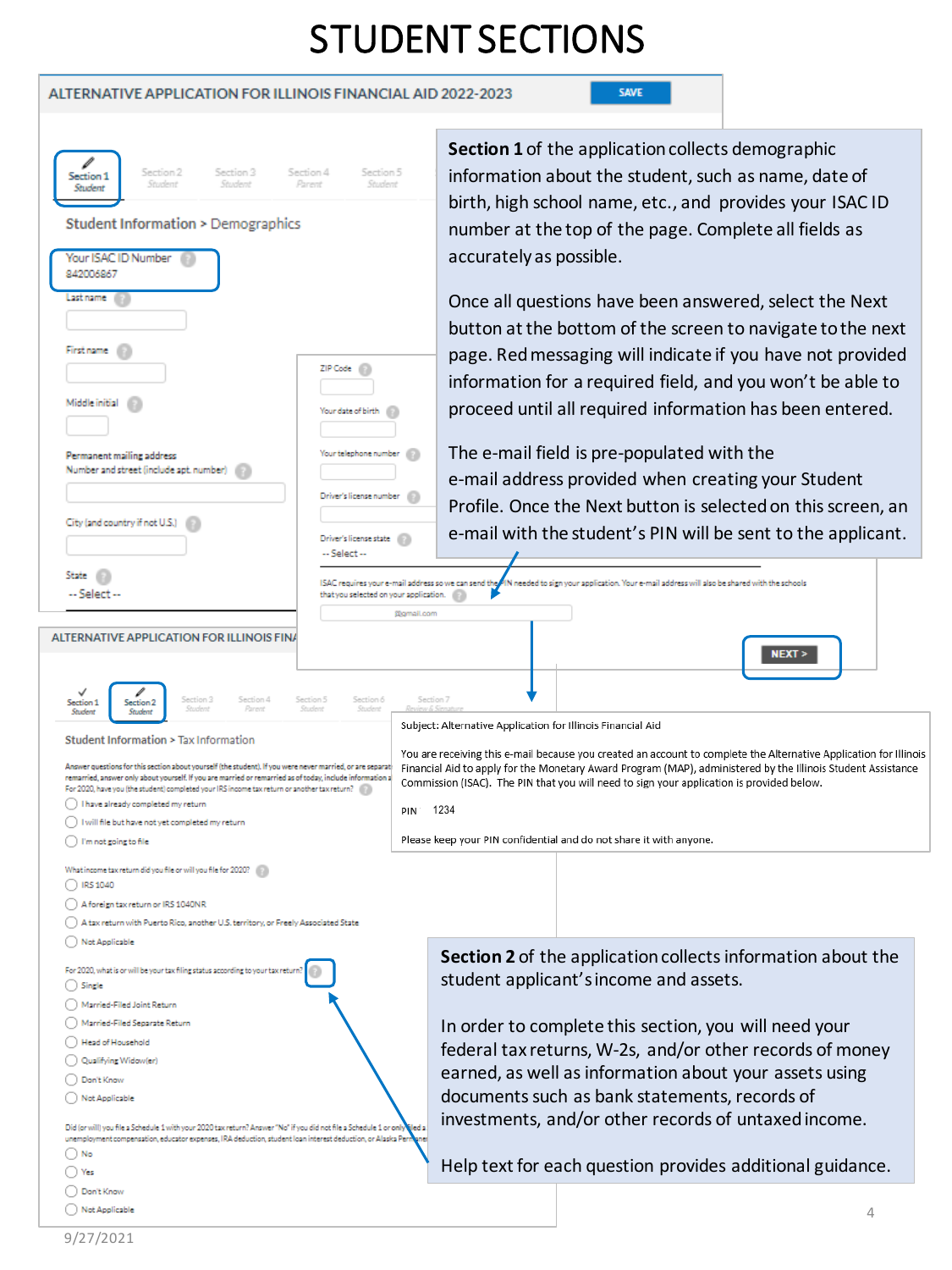## DEPENDENCY STATUS AND PARENT SECTION

| ALTERNATIVE APPLICATION FOR ILLINOIS FINANCIAL AID 2022-2023                                                                                                                                      |                   |
|---------------------------------------------------------------------------------------------------------------------------------------------------------------------------------------------------|-------------------|
| Section 4<br>Section 5<br>Section 6<br>5<br>Section 1<br>Section 2<br>Section 3<br>Revie<br>Student<br>Student<br>Parent<br>Student<br>Student<br>Student                                         | $S_0$<br>st<br>fc |
| <b>Student Information &gt; Dependency Status</b><br>Answer the questions in this section to determine if you will need to provide parental information.<br>Were you born before January 1, 1999? | in<br>fi          |
| Yes<br>D) No                                                                                                                                                                                      | т<br>F,           |
| As of today, are you married? (Also answer "Yes" if you are separated but not divorced.) [17]<br>Yes<br>No                                                                                        | tł<br>A           |
| At the beginning of the 2022-2023 school year, will you be working on a master's or doctorate program (such as an M<br>graduate certificate, etc.)?<br>Yes                                        | tł<br>a           |
| No<br>Are you currently serving on active duty in the U.S. Armed Forces for purposes other than training?                                                                                         | st<br>in          |
| Yes<br>No                                                                                                                                                                                         |                   |

### **SAVE**

**Section 3** asks questions to determine if the udent is a dependent or independent student or purposes of the application, which is an nportant factor in determining a student's nancial need for state financial aid.

hese are the same questions asked on the FAFSA, and the definitions for terms used in nese questions are the same as well.

student who does not meet at least one of ne independent student criteria for the cademic year is considered a dependent udent and must also provide parental iformation on the application.

> Data is automatically saved each time you navigate to a new section. You may also use the Save button at the top of the page. A message will appear

in a green notification bar when data has been successfully saved.

Answer all the questions in Section Four even if you do not live with your legal parents (biological, adoptive, or as determined by the example, if the parent is listed on the birth certificate]). Grandparents, foster parents, legal guardians, widowed stepparents, aunts siblings are not considered parents for this application unless they have legally adopted you. If your legal parents are married to eac not married to each other and live together, answer the questions about both of them. As of today, what is the marital status of your parents? ◯ Married or Remarried

ALTERNATIVE APPLICATION FOR ILLINOIS FINANCIAL AID 2022-2023

 $ection 3$ 

Stranbord

Section 4

Parent

Section 5

Section 7

 $\bigcirc$  Never married

Divorced or Separated

Your ISAC ID Number 842006867

Application was successfully saved.

Parent Information > Demographics

◯ Widowed

ection 1

Date of Birth

Last name

First initial (Fill)

O Unmarried and both legal parents living together

Month and year they were married, remarried, separated, divorced or widowed. (

Parent 1 SOCIAL SECURITY NUMBER If your parent does not have a Social Security Number, you must enter 00000000 (Don't enter an Indiv Identification Number (ITIN).

**Section 4** is for parental data that is needed for dependent students. It collects demographic and financial information about the parent.

The definition of parent is provided at the beginning of the section and additional guidance is provided in the help text for each question.

In this section you must also provide your parent's e-mail address so that a PIN can be sent to your parent to electronically sign the application.

**Your parent's e-mail address cannot be the same as yourstudent e-mail address provided on the application.**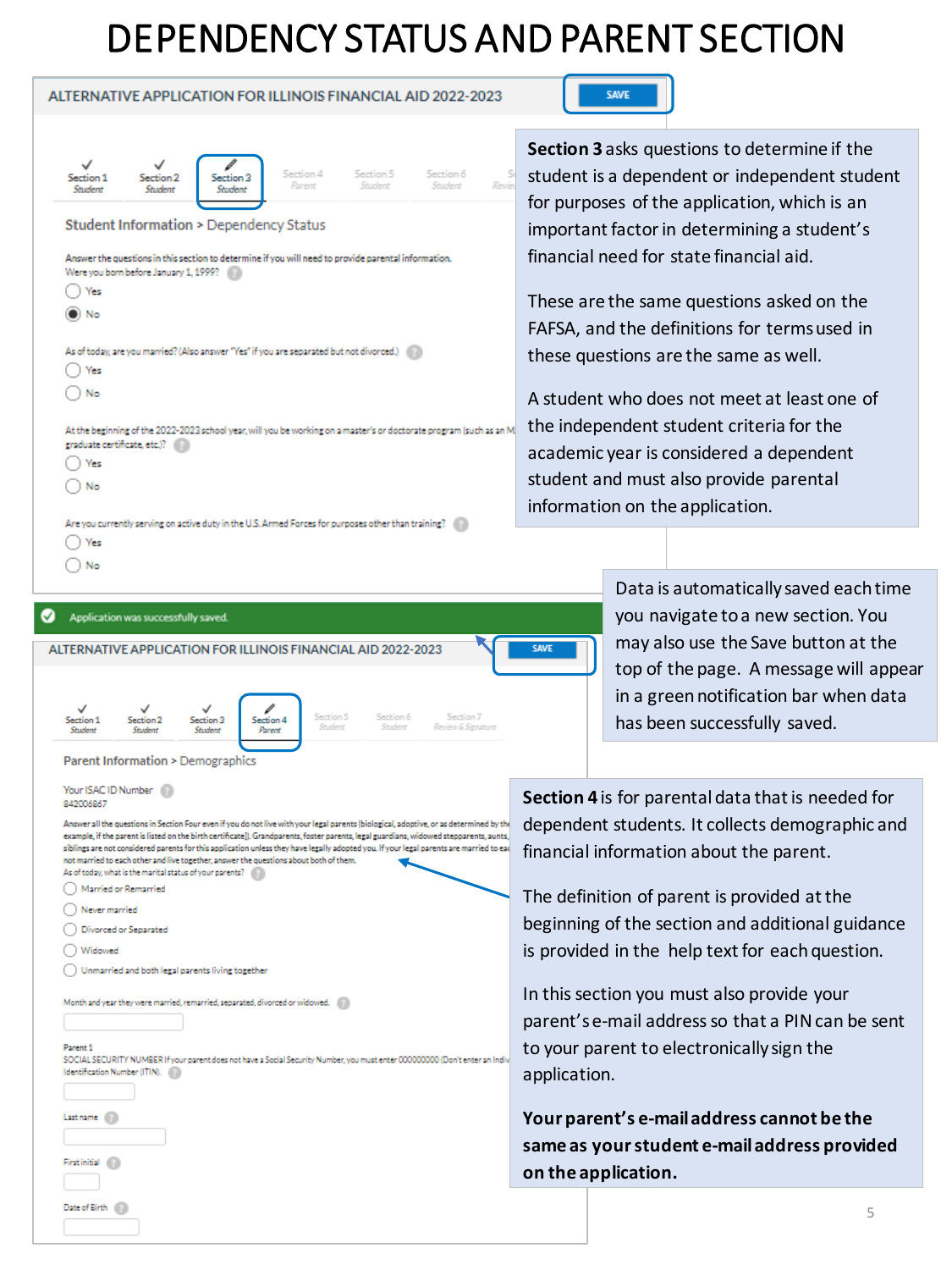# SCHOOL INFORMATION AND REVIEW PROCESS

| ALTERNATIVE APPLICATION FOR ILLINOIS FINANCIAL AID 2022-2023                                                       | <b>SAVE</b>                                                                                                                                                                                                                                                                           |
|--------------------------------------------------------------------------------------------------------------------|---------------------------------------------------------------------------------------------------------------------------------------------------------------------------------------------------------------------------------------------------------------------------------------|
|                                                                                                                    |                                                                                                                                                                                                                                                                                       |
| ✓<br>✓<br>Section 5<br>Section 1<br>Section 2<br>Section 3<br>Section 4<br>Student<br>Parent<br>Student<br>Student | Section 7<br>Section 6<br>Review & Signature<br>Student                                                                                                                                                                                                                               |
|                                                                                                                    |                                                                                                                                                                                                                                                                                       |
| Student Information > School Information                                                                           |                                                                                                                                                                                                                                                                                       |
| Indicate which colleges you want to receive your application data.<br>1ST Federal School Code<br>-- Select --      | Section 6 is where you will select the Illinois schools that you are<br>most interested in attending and to which you would like your                                                                                                                                                 |
|                                                                                                                    | financial data sent so that they can determine your eligibility for                                                                                                                                                                                                                   |
| Housing Plans                                                                                                      | the Monetary Award Program (MAP).                                                                                                                                                                                                                                                     |
| On-Campus<br>With Parent                                                                                           |                                                                                                                                                                                                                                                                                       |
| Off Campus                                                                                                         | You may select up to 10 schools. You should include your top                                                                                                                                                                                                                          |
| Not Applicable                                                                                                     | choices, even if you haven't applied for admission or been                                                                                                                                                                                                                            |
|                                                                                                                    | accepted yet.                                                                                                                                                                                                                                                                         |
| 2ND Federal School Code<br>-- Select --                                                                            |                                                                                                                                                                                                                                                                                       |
|                                                                                                                    | For each school you select, choose the housing plan that you                                                                                                                                                                                                                          |
| Housing Plans                                                                                                      | would most likely have if attending that school.                                                                                                                                                                                                                                      |
| On-Campus<br><b>With Parent</b>                                                                                    |                                                                                                                                                                                                                                                                                       |
| Off Campus                                                                                                         | The list of schools that you can select from is the complete list of                                                                                                                                                                                                                  |
| Not Applicable                                                                                                     | schools in Illinois that are approved to participate in MAP.                                                                                                                                                                                                                          |
|                                                                                                                    |                                                                                                                                                                                                                                                                                       |
| 3RD Federal School Code<br>-- Select --                                                                            |                                                                                                                                                                                                                                                                                       |
|                                                                                                                    | raisac⊗                                                                                                                                                                                                                                                                               |
|                                                                                                                    | ve Application for Illinois Financial Aid 2022-202<br>Your ISAC ID Numbe<br>542006867                                                                                                                                                                                                 |
| ALTERNATIVE APPLICATION FOR ILLINOIS FINANCIAL AID 2022-2023                                                       | lection 1 - Studen                                                                                                                                                                                                                                                                    |
|                                                                                                                    | 1755 LAKE COOK R<br>DEERFIELD                                                                                                                                                                                                                                                         |
|                                                                                                                    |                                                                                                                                                                                                                                                                                       |
|                                                                                                                    |                                                                                                                                                                                                                                                                                       |
| Section 1<br>Section 2<br>Section 3<br>Section 4                                                                   | an Sing<br>Section 5<br>Section 6<br>Section 7<br>Shudent<br>and of this situate business increases it. ShirtPl                                                                                                                                                                       |
| Student<br>Student<br>Student<br>Parent                                                                            | Student<br>Review & Signature<br>s not a resident before January 1, 2017 give the month and<br>ucation Background                                                                                                                                                                     |
|                                                                                                                    | isticm status be when you begin college                                                                                                                                                                                                                                               |
| Application was successfully saved.                                                                                | High School City?<br>High School State?<br>Will you have your first bacheter's degree before you begin the $2022-2027$ achievity year college grade level for when you begin the $2022-2023$<br>What will year $7$                                                                    |
| <b>REVIEW</b><br>CERTIFICATION/AFFIDAVIT<br><b>ELIGIBILITY REQUIREMENTS</b>                                        | What college degree or certificate will you be working on when you begin the 2022-2023 school year?<br>Section 2 - Student<br>PARENT SIGNATURE AND CERTIFICATION                                                                                                                      |
|                                                                                                                    | For 2020, have you (the student) completed your IRS income tax return<br>I will file but have not yet completed my<br>What income tax return did you file or will you file for 2020?<br><b>PIS 1040</b><br>For 2020, what is or will be your last filing status according to your tax |
| Your ISAC ID Number<br>842006867                                                                                   | reform will you like a Schedule 1 with your 2020 has ration? Amount 2010 if you did not file a Schedule 1 to report<br>"No" if you did not file a Schedule 1 or enty filed a Schedule 1 to report<br>unumpayment compensation, or Al                                                  |
| Section 1 - Student                                                                                                |                                                                                                                                                                                                                                                                                       |
| Section 2 - Student                                                                                                | Once all required sections and data fields have been completed on                                                                                                                                                                                                                     |
| Section 3 - Student                                                                                                | the application, you will have an opportunity to review the                                                                                                                                                                                                                           |
| <b>Section 4 - Parent</b>                                                                                          | information before submitting it. You can navigate back to an                                                                                                                                                                                                                         |

- > Section 5 Student
- > Section 6 Student

information before submitting it. You can navigate back to an appropriate section if a correction or update is needed at this point.

 $9/27/2021$  future reference. Clicking on the print icon, will open a summary of your application in a PDF file for printing. Applicants are encouraged to print a copy of the application summary and note their ISAC ID number for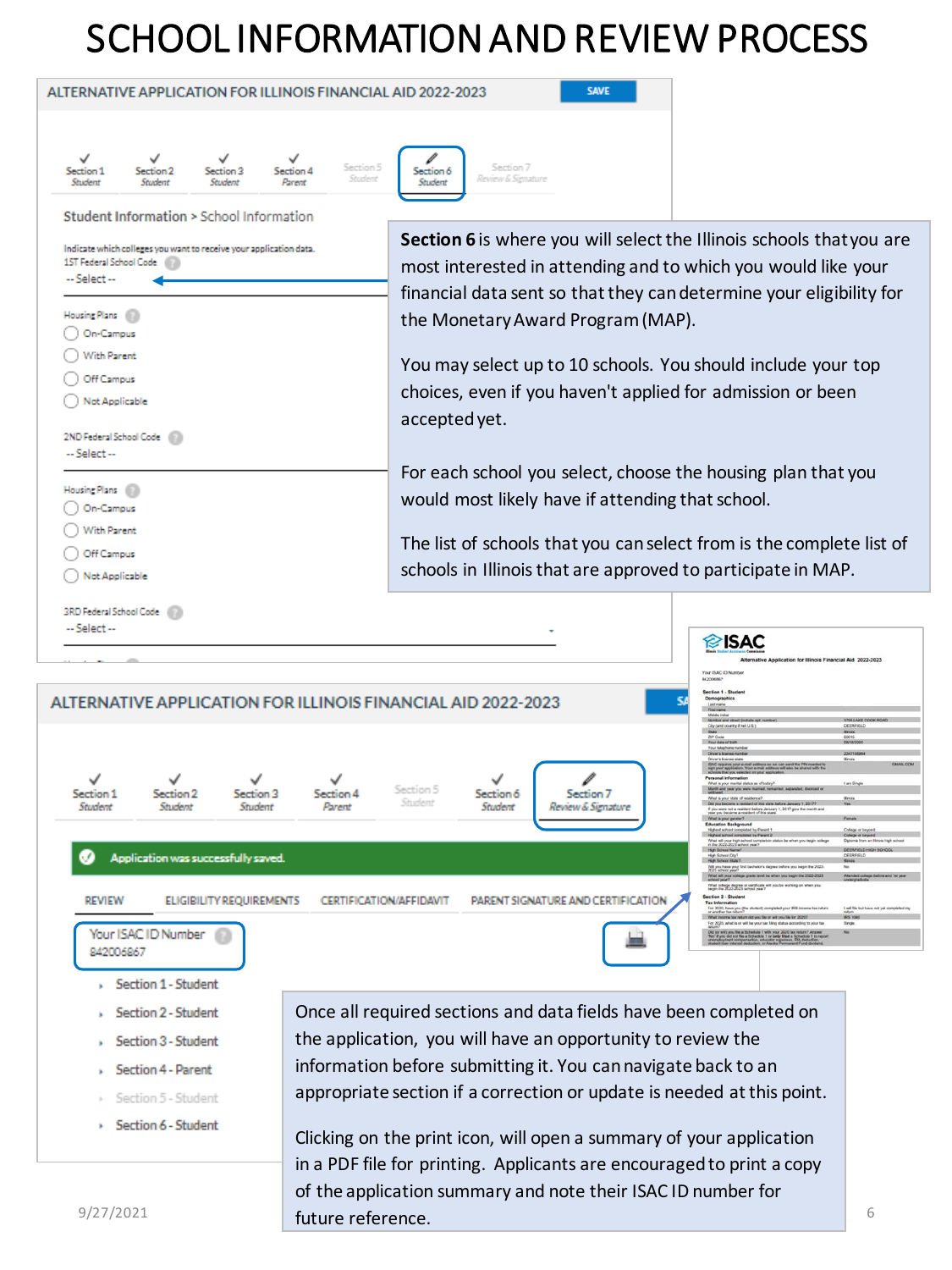## SIGNING AND SUBMITTING THE APPLICATION

SAVE

| Section 1<br><b>Student</b> | Section 2<br><b>Student</b> | Section 3<br><b>Student</b>     | Section 4<br>Parent | Section 5<br>Student           | v<br>Section 6<br><b>Student</b> | Section 7<br><b>Review &amp; Signature</b> |
|-----------------------------|-----------------------------|---------------------------------|---------------------|--------------------------------|----------------------------------|--------------------------------------------|
| <b>REVIEW</b>               |                             | <b>ELIGIBILITY REQUIREMENTS</b> |                     | <b>CERTIFICATION/AFFIDAVIT</b> |                                  | PARENT SIGNATURE AND CERTIFICATION         |

ALTERNATIVE APPLICATION FOR ILLINOIS FINANCIAL AID 2022-2023

By signing this application electronically using my username and password and/or any other credential, I certify I have read the Alternative Application for Illinois Financial Aid requirements and that I either meet the requirements of Eligibility Status 1 or Eligibility Status 2, as stated, making me eligible to complete this Alternati Application for Illinois Financial Aid.

I also understand that I am applying to be considered for the Monetary Award Program (MAP) grant and that my eligibility will be determined based on additional factors, including, but not limited to, my financial condition, my Illinois residency and the availability of funds appropriated by the State.

If I am not a U.S. Citizen (U.S. National) or eligible noncitizen as defined in federal law. I hereby swear on oath that will file an application to become a permanent resident of the United States at the earliest opportunity I am eligi to do so

I further certify that I am the person identified by the username and password, and/or any other credential and I not disclosed that username and password and/or any other credential to anyone else.

I understand that any person who, by means of any false statement, willful misrepresentation, or through other fraudulent device obtains or attempts to obtain or aids or abets any person in obtaining student aid from the Illir Student Assistance Commission to which the person is not entitled, will be guilty of a Class B misdemeanor and award obtained by such means will be recoverable in a civil action. (110 ILCS 947/120)

I certify that to the best of my knowledge all of the information and attestations provided in this application are true, accurate and complete.

#### Signature Status

Both you and a parent need to sign your Alternative Application for Illinois Financial Aid.

You may only sign for yourself. Your parent must sign using your ISAC ID Number and the parent PIN that was provided to your parent in an earlier e-mail. If your parent cannot locate the e-mail containing the PIN, click the button labeled, "Resend Link & PIN".



**Section 7** is where students and parents of dependent students review the certification statements regarding the information they've provided on the application and electronically sign the application if they agree, using the PIN provided to them by ISAC.

The student applicant must first review the Eligibility Requirements, and then the Certification and Affidavit statements.

If the student is in agreement with the certification and affidavit statements, the applicant should click on the Provide Signature button, which will activate the data field for the PIN. Once the student has entered the PIN, the applicant should click on the Save button.

If the applicant is not able to locate the e-mail to which the PIN was sent, another PIN can be requested by clicking on the Resend Link & PIN button.



The "Submit" button will remain grayed out until a parent signature is provided, if required. If a parent signature is not required, the applicant should click on the activated "Submit" button and that will complete the application process.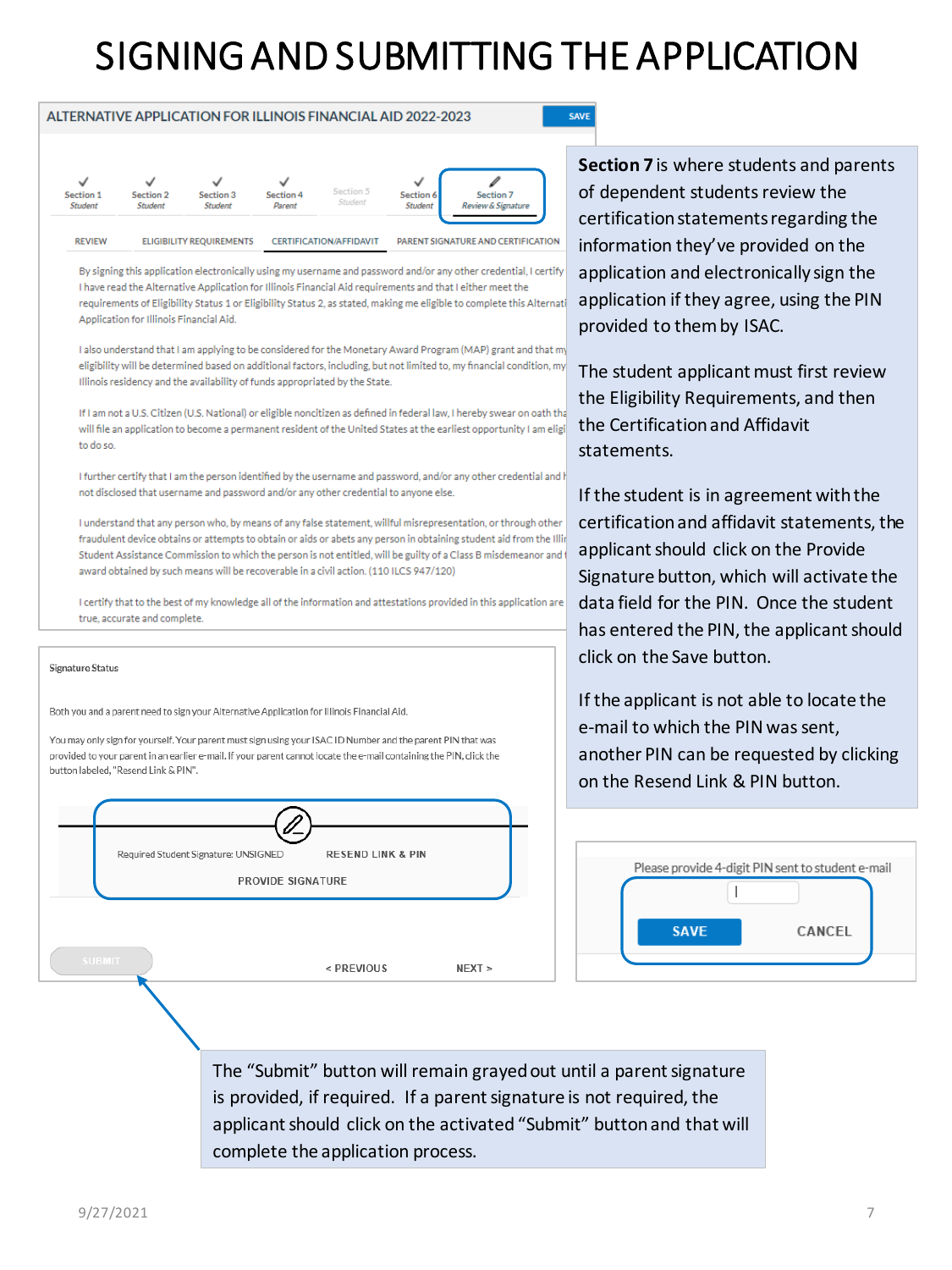# SIGNING AND SUBMITTING THE APPLICATION



By signing this application electronically using my username and password and/or any other credential, I certify I have read the Alternative Application for Illinois Financial Aid requirements and that I either meet the requirements of Eligibility Status 1 or Eligibility Status 2, as stated, making me eligible to complete this Alternat Application for Illinois Financial Aid.

I also understand that I am applying to be considered for the Monetary Award Program (MAP) grant and that m eligibility will be determined based on additional factors, including, but not limited to, my financial condition, my Illinois residency and the availability of funds appropriated by the State.

If I am not a U.S. Citizen (U.S. National) or eligible noncitizen as defined in federal law, I hereby swear on oath th will file an application to become a permanent resident of the United States at the earliest opportunity I am elig to do so.

I further certify that I am the person identified by the username and password, and/or any other credential and have not disclosed that username and password and/or any other credential to anyone else.

I understand that any person who, by means of any false statement, willful misrepresentation, or through other fraudulent device obtains or attempts to obtain or alds or abets any person in obtaining student ald from the IIII Student Assistance Commission to which the person is not entitled, will be guilty of a Class B misdemeanor and award obtained by such means will be recoverable in a civil action. (110 ILCS 947/120)

I certify that to the best of my knowledge all of the information and attestations provided in this application are true, accurate and complete.

#### **Signature Status**

Both you and a parent need to sign your Alternative Application for Illinois Financial Aid.

Required Student Signature: UNSIGNED

You may only sign for yourself. Your parent must sign using your ISAC ID Number and the parent PIN that wa: provided to your parent in an earlier e-mail. If your parent cannot locate the e-mail containing the PIN, click th button labeled. "Resend Link & PIN".

PROVIDE SIGNATURE

**Section 7** is where students and parents of dependent students review the certification statements regarding the information they've provided on the application and electronically sign the application if they agree, using the PIN provided to them by ISAC.

The student applicant must first review the Eligibility Requirements, and then the Certification and Affidavit statements.

If the student is in agreement with the certification and affidavit statements, the applicant should then click on the Provide Signature button, which will activate the data field for the PIN. Once the student has entered the PIN, the applicant should click on the Save button.

If the applicant is not able to locate the e-mail to which the PIN was sent, another PIN can be requested by clicking on the Resend Link & PIN button.

Please provide 4-digit PIN sent to student e-mail

 $\overline{\phantom{a}}$ 

**SAVE** 

 $9/27/2021$  complete the application process. The "Submit" button will remain grayed out until a parent signature is provided, if required. If a parent signature is not required, the applicant should click on the activated "Submit" button and that will

 $NEXT$ 

**RESEND LINK & PIN** 

< PREVIOUS

CANCEL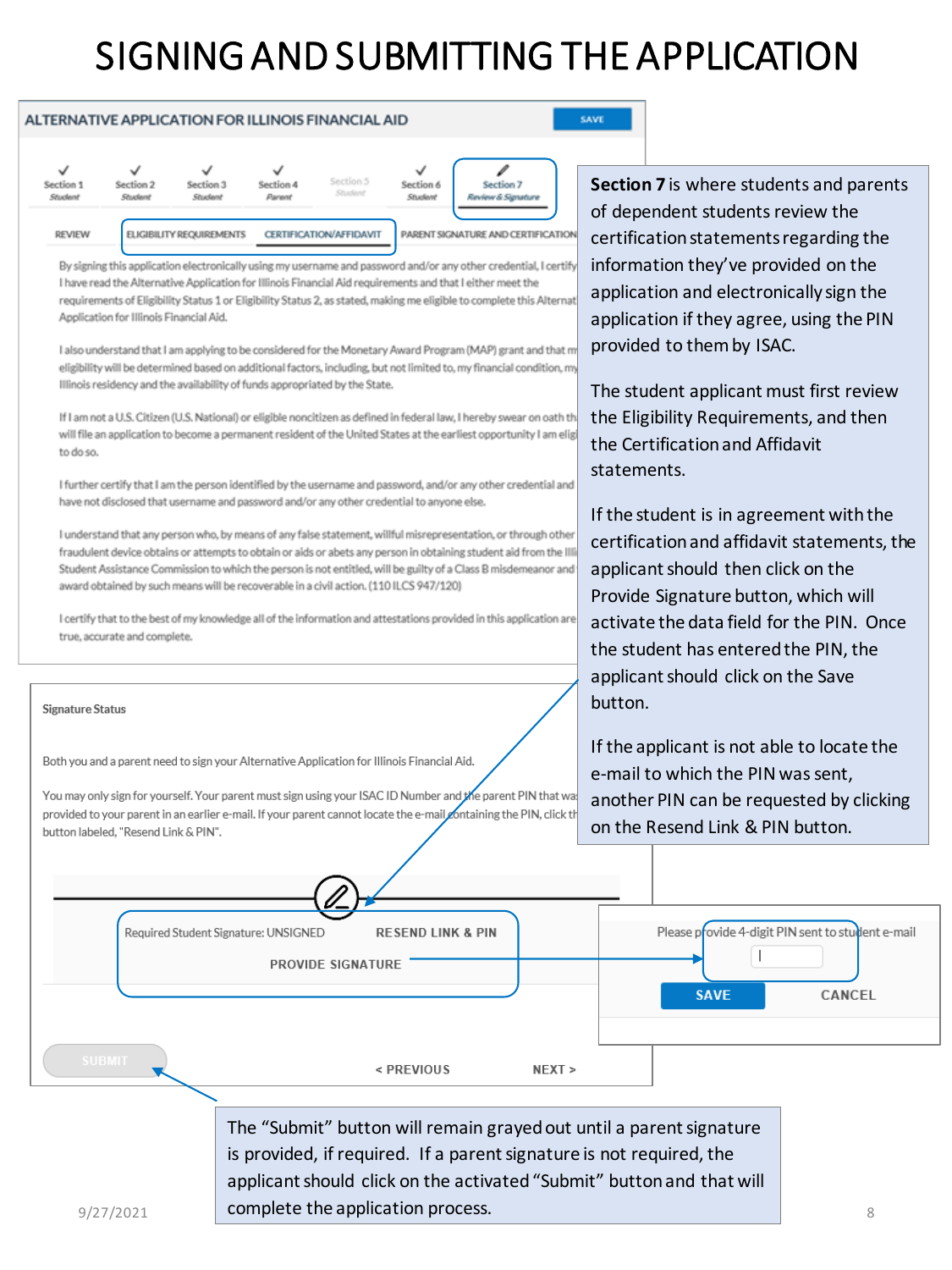## SIGNING AND SUBMITTING THE APPLICATION



Congratulations

This e-mail confirms that your 2022-2023 Alternative Application for Illinois Financial Aid - used to apply for the Monetary Award Program (MAP), administered by the Illinois Student Assistance Commission (ISAC) - was successfully submitted.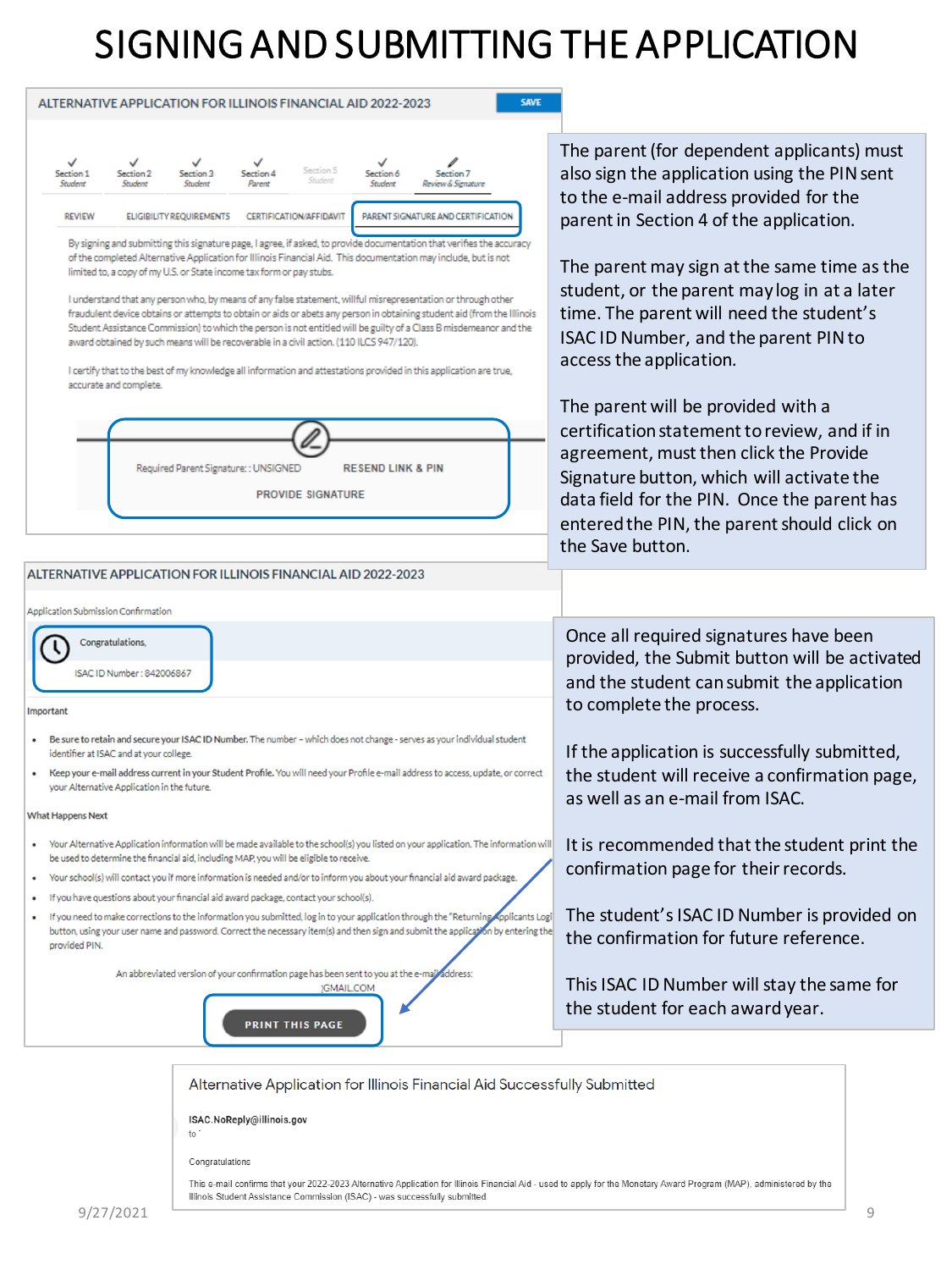## MAKING CORRECTIONS TO THE APPLICATION

#### *What kinds of changes can I make to my Alternative Application once it's been processed?*

Generally, you should not update information that was correct as of the date you signed and submitted your initial Alternative Application because it is considered to be a "snapshot" of the family's financial situation as of that date. For example, if you spent some of your savings after submitting the application, you should not update your information to show a change in that amount.

Correcting or updating information on your Alternative Application can have an impact on your eligibility and your Expected Family Contribution (EFC). If there will be a significant change in your or your parent's income since you submitted your initial application or if your family has other circumstances that cannot be reported on the application, it is recommended that you speak to the financial aid office at the school you plan to attend before making multiple and/or significant changes to your application. Following are general guidelines for making corrections and updates.

#### **Corrections: If You Made a Mistake**

If you made a mistake in what you reported on the Alternative Application, you'll need to make a correction.

#### **Updates: If Your Situation Has Changed**

You may update your mailing address, email address, and other contact information if it has changed.

There are certain items that you must update:

- You must update anything that changes your dependency status, except a change in your marital status. If your marital status changes, contact your financial aid office to determine if you should update the application.
- If (and only if) you are selected for verification by your school, you must update your application if there is a change in the number of family members in your parents' household or in your household.
- If (and only if) you are selected for verification by your school, you must update your application if there is a change in the number of people in your parents' household who are in collegeor the number of people in your household who are in college.

#### **Changes to School Choices: If You Want to Add or Delete a School**

If you want to make your Alternative Application information available to an additional school after filing the application, you may add another school choice. However, no more than 10 schools may be listed on your application at one time. If you have already made 10 school choices, you will need to replace one of the choices with the new school. The school removed from the list will not have access to any new information you provide after you've removed that school.

#### *How do I make changes to my Alternative Application?*

- Navigate to the Alternative Application home page and log in as a Returning Applicant.
	- $\circ$  Use the username (e-mail address) and password you provided when you created your Student Profile.
- Correct/update your information.
- Sign and submit your new information by providing your PIN on the signature page. If parent data was changed, your parent will also need to sign the application.
	- $\circ$  Use the same PIN provided to you for your initial application, or request a new PIN if you are unable to locate your original PIN.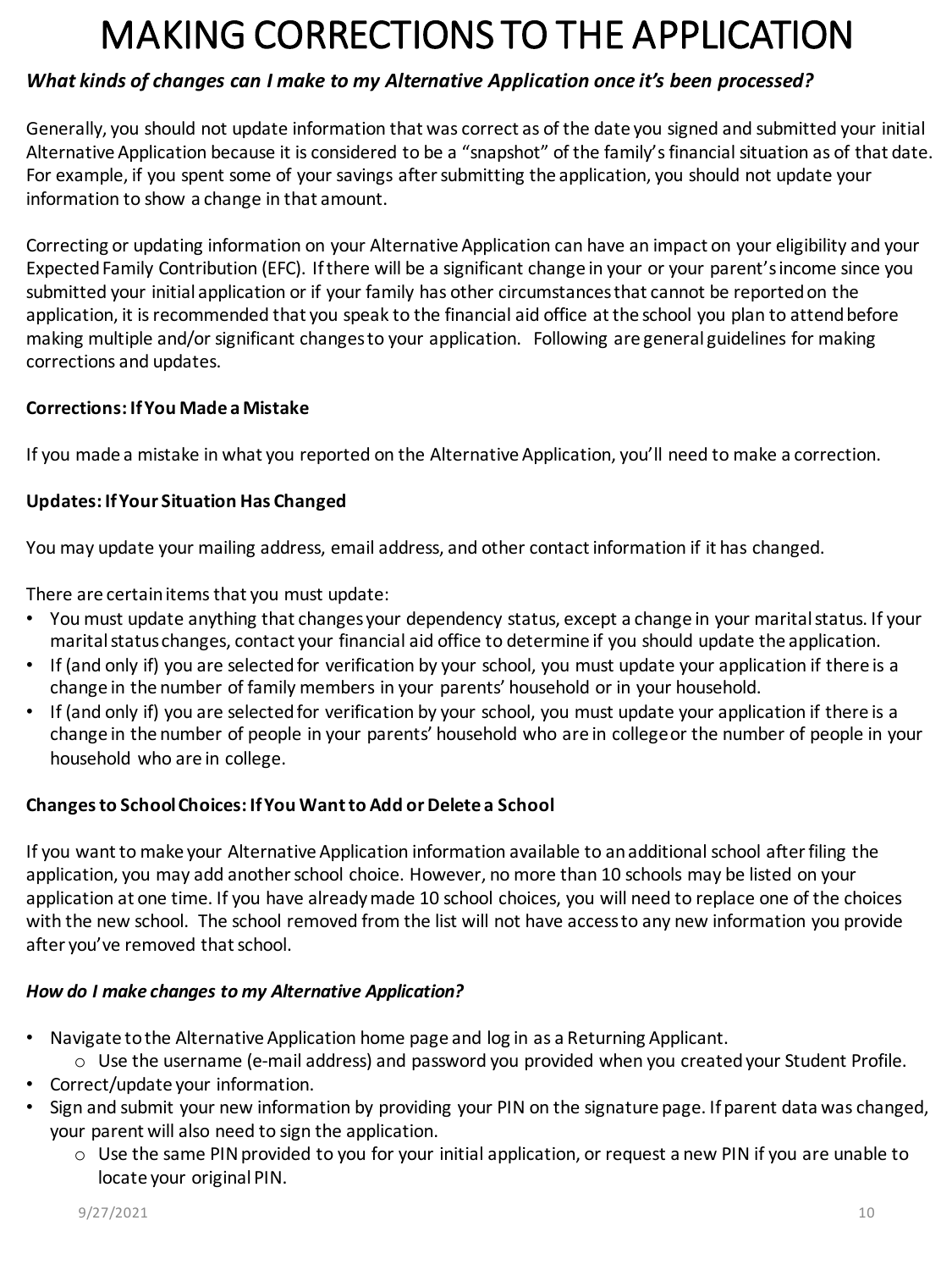# MAKING CORRECTIONS TO THE APPLICATION

To correct your application, you will need to login as a **Returning Applicant** using the username (e-mail address) and password you provided when you created your Student Profile.



**All corrections, including changing or adding school choices, will require you to re-sign the application in order to confirm your changes and submit them for corrections.** 

If changes are made to parent data, then the parent will need to re-sign the application as well, following the same process used when they initially signed the application.

Both the student and the parent should use the same PIN provided to them in the initial application process. However, if you are unable to locate your PIN, you may request a new one on the signature page of the application and it will be sent to the e-mail address provided on your application.

Each time you make a correction or update to your application, it will generate a new student record at the school(s) listed on your application and could possibly result in a new EFC and/or impact your eligibility for MAP.

The colleges you have listed on your application will have access to the new information, and you will receive an e-mail from ISAC confirming that your corrections have been processed.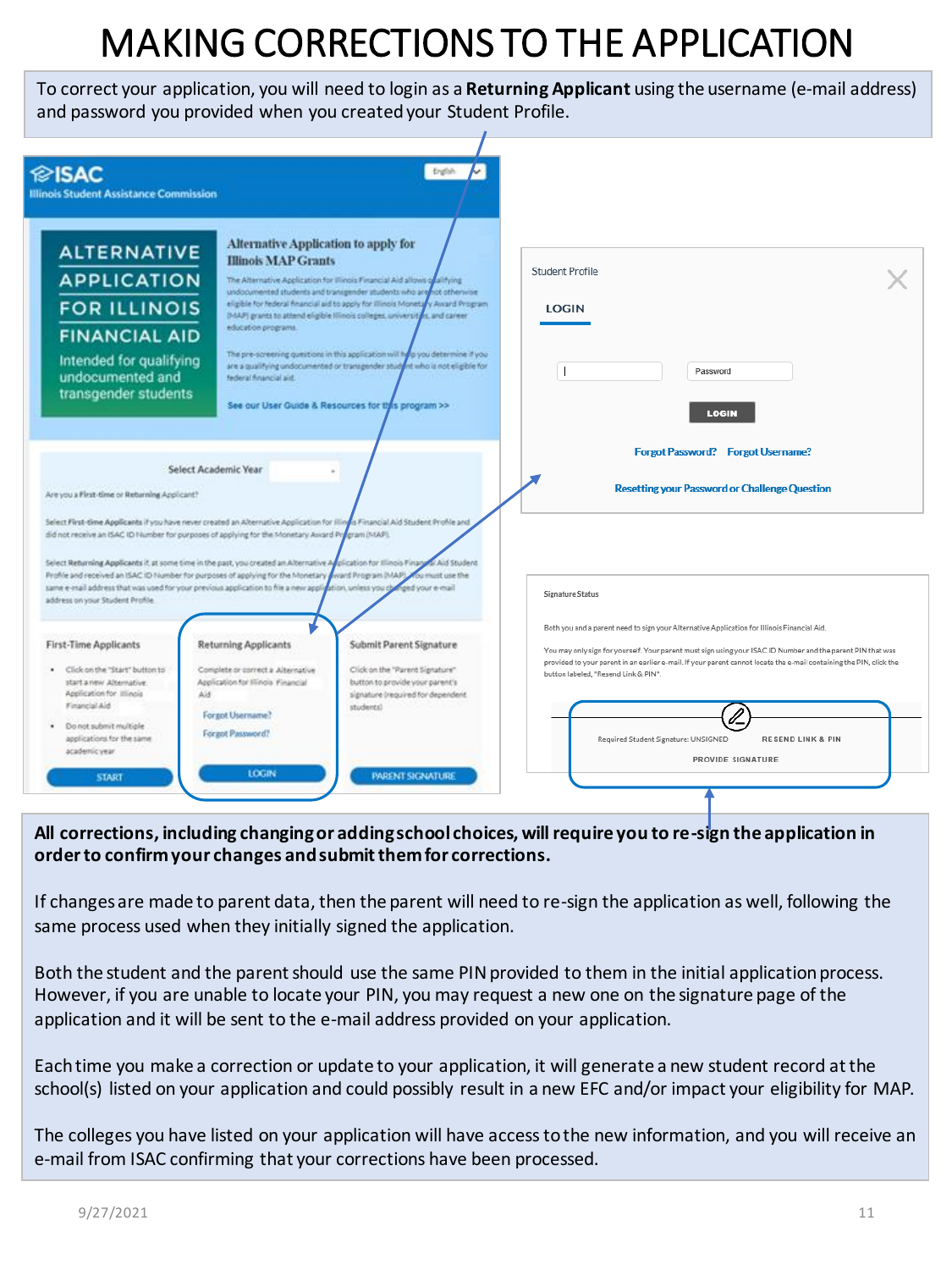### **About the RISE Act and the Application Process**

#### **What does RISE stand for and what's the purpose of the legislation?**

The Retention of Illinois Students and Equity (RISE) Act provides the opportunity for a student attending college in Illinois who is deemed an Illinois resident for tuition purposes and is not otherwise eligible to receive federal financial aid to apply and receive consideration for state financial aid.

#### **For the Illinois residency requirements under the RISE Act provisions, do the 3 years have to be consecutive?**

No. The requirement that an applicant attended a school in Illinois for three years prior to high school graduation does not have to happen consecutively, but the three years must have been prior to high school graduation.

#### **ls the Alternative Application for Illinois Financial Aid available to print and mail in?**

No. A paper application is not available. The application must be completed online and signed electronically.

#### **Can I use my cell phone to complete and submit the Alternative Application?**

No. You cannot use a mobile device with the Alternative Application. The application is not mobile-friendly.

#### **Is the information that I provide when I apply through the Alternative Application for Illinois Financial Aid being kept secure and protected?**

The information collected on the pre-screening questions will be retained by ISAC and kept private according to the agency's privacy policies. The application data that is used to calculate the Expected Family Contribution (EFC) and the eligible award amount for the MAP grant will be retained by ISAC and will be shared with the colleges you select on the application through ISAC's secure portal that colleges use to administer ISAC programs. ISAC respects your right to privacy and is committed to ensuring that your personal, professional and financial information is secure.

ISAC has taken numerous steps to help safeguard the integrity of our communications and computing infrastructure, including but not limited to authentication, monitoring, auditing, and encryption. Security measures have been integrated into the design, implementation and day-to-day practices of the entire ISAC operating environment as part of our continuing commitment to risk management.

### **About Eligibility**

#### **The criteria to complete the Alternative Application for Illinois Financial Aid says that I had to have graduated from high school to be eligible to complete it, so if I'm currently a senior in high school, does that mean I have to wait until after I actually graduate to complete the application?**

If you are currently a high school senior, you do not have to wait until after you have graduated from high school to complete the Alternative Application for Illinois Financial Aid. If you are currently a high school senior, waiting until after you graduate to complete the application could impact your ability to receive limited MAP funds, so you are encouraged to complete the application *as soon as possible* after it becomes available in the academic year that you will graduate from high school.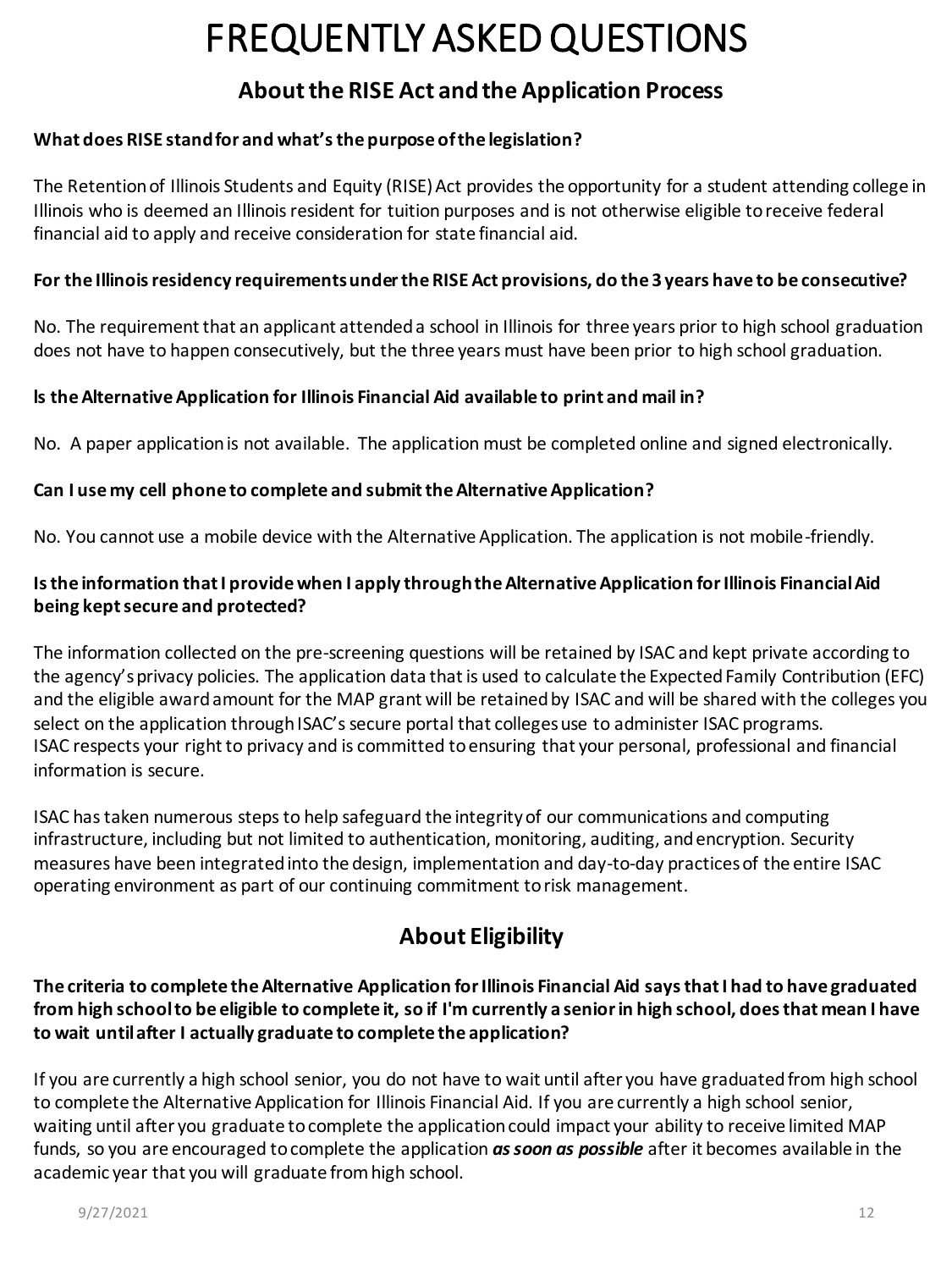### **About Eligibility**

#### **Can any undocumented student apply using the Alternative Application for Illinois Financial Aid?**

A state-eligible noncitizen student may be eligible to apply for ISAC gift assistance programs under the RISE Act provisions if they are: "any person who is deemed an Illinois resident for tuition purposes under state law." To qualify, an applicant must meet all the criteria, which are based on Illinois statute regarding in-state tuition eligibility:

- the individual resided with his or her parent or guardian while attending an Illinois public or private high school;
- the individual graduated from a public or private high school or received the equivalent of a high school diploma in Illinois;
- the individual attended school in Illinois for at least 3 years as of the date the individual graduated from high school or received the equivalent of a high school diploma;
- the individual provides an affidavit stating that the individual will file an application to become a permanent resident of the United States at the earliest opportunity the individual is eligible to do so; and
- the individual has not established a residence outside of Illinois.

#### **I am a DACA student. Can I apply for state aid using the Alternative Application for Illinois Financial Aid?**

Yes. If you meet the criteria specified by the RISE Act (above) you may be eligible to apply for state financial aid.

#### **Does the Alternative Application for Illinois Financial Aid have the same requirement as the FAFSA for men ages 18-25 to register with Selective Service?**

The Alternative Application does not include a question about Selective Service registration, and effective June 17, 2021, a student's registration status with Selective Service no longer affects eligibility to receive federal student aid.

#### **What's the definition of parent?**

For purposes of the Alternative Application for Illinois Financial Aid, the definition of "parent" is the same as the one used by the Free Application for Federal Student Aid (FAFSA®), which is: a biological or adoptive parent or a person determined by the state to be a parent (for example, if the parent is listed on the birth certificate). If one of your parents is widowed or divorced and has remarried, answer the questions about that parent and your stepparent. Grandparents, foster parents, legal guardians, widowed stepparents, aunts, uncles, and siblings are not considered parents on the Alternative Application unless they have legally adopted you.

#### **Would I be disqualified from being eligible for the MAP grant if my parents are not U.S. citizens?**

No, your parents do not have to be U.S. citizens in order for you to qualify to apply for MAP. If you are eligible to apply for MAP through either the FAFSA or the Alternative Application for Illinois Financial Aid and your parents do not have Social Security Numbers (SSNs), they should enter all zeroes in the SSN fields on either application.

#### **Are undocumented parents subject to different Illinois residency rules and are they required to provide different types of documentation than documented parents?**

No, once you have applied for MAP through either the FAFSA or the Alternative Application for Illinois Financial Aid, you are subject to the same MAP eligibility requirements, including Illinois residency rules.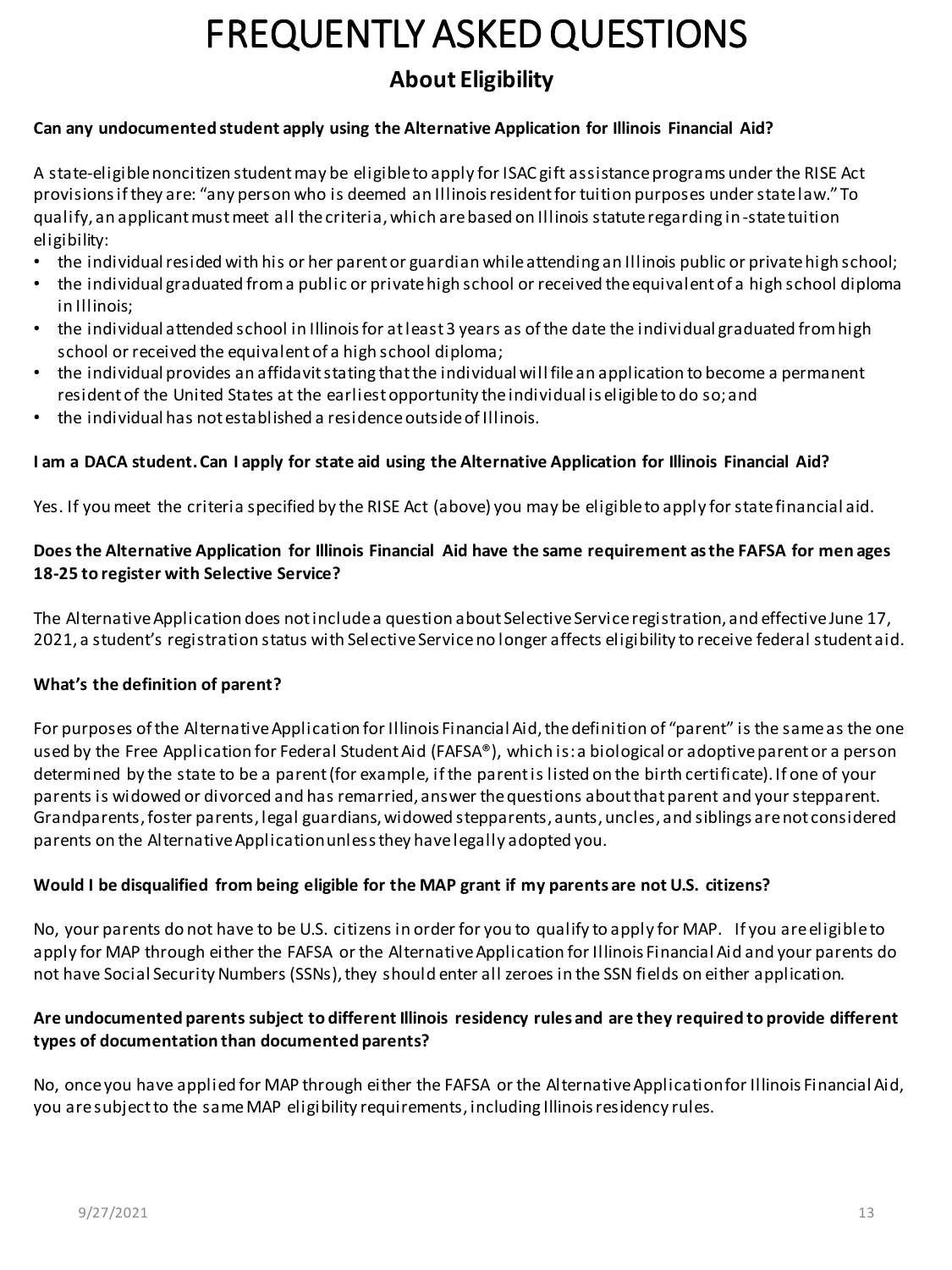#### **If I've already met the criteria to complete the Alternative Application for Illinois Financial Aid, but my parents moved out of state at some point during or after my senior year, will I lose my eligibility for state financial aid?**

The RISE Act defines the eligibility criteria that you must meet to qualify to complete the Alternative Application. However, you must also meet the eligibility criteria for ISAC's financial aid programs, including the Illinois residency requirement. For a dependent student to be considered an Illinois resident and be eligible to receive MAP, the parent of the dependent student who is required to complete the Alternative Application must physically reside in Illinois and Illinois must be the parent's true, fixed, and permanent home.

### **About Completing the Application**

#### **Should I start the Alternative Application even if I know I will not be able to provide my parents' information?**

If you are unable to obtain your parents' information, complete as much of the application as you can, submit it to ISAC, and then contact your college's financial aid office as soon as possible. The financial aid office will evaluate your situation and let you know, if, based on their school policies, they can override the need for parent information. You will likely need to provide additional information to the college to help the financial aid office better understand your special circumstance and make a determination regarding your dependency status. ISAC does not have the authority to override dependency or financial information; that must be done by the college and they must have sufficient information to document the situation and make their decision.

#### **If I update my e-mail address on Section 1 of my Alternative Application, will the e-mail address on my Student Profile be automatically updated**?

No. If you update your e-mail address on Section 1 of the Alternative Application, the e-mail address you provided when creating your Student Profile is not automatically updated.

The e-mail address you provide when creating your Student Profile is pre-populated on the application. If you change or update the pre-populated e-mail address on the application, you will still need to use the Student Profile e-mail address to log in to the application.

If you update your e-mail address on your application, ISAC recommends that you also update the e-mail address on your Student Profile. While not required, it may help avoid confusion should you need to log back in to the application at a later time, and it will ensure that all communication about your application is directed to the same e-mail address.

The e-mail address that is provided in Section 1 of the Alternative Application is the e-mail address that your Personal Identification Number (PIN) will be sent to, is the e-mail address the college will see on your application record, and is the e-mail address that ISAC may use to communicate with you in the future.

When creating your Student Profile and completing the application, you are encouraged to use a personal e-mail address (such as gmail, yahoo, or hotmail) rather than a school provided e-mail address that could potentially change if you change schools.

#### **How do I provide the affidavit that is part of the RISE Act eligibility criteria to ISAC or the college I plan to attend?**

Before signing and submitting the Alternative Application for Illinois Financial Aid, you, as the student applicant, will be presented with several statements to review, and if in agreement, you may proceed by selecting the option to provide an electronic signature. The Certification/Affidavit statement is included on the student signature page, and ISAC will retain the signature and certification information. A student applicant does not need to provide a separate affidavit to the college to apply for state financial aid.<br> $9/27/2021$  $9/27/2021$  14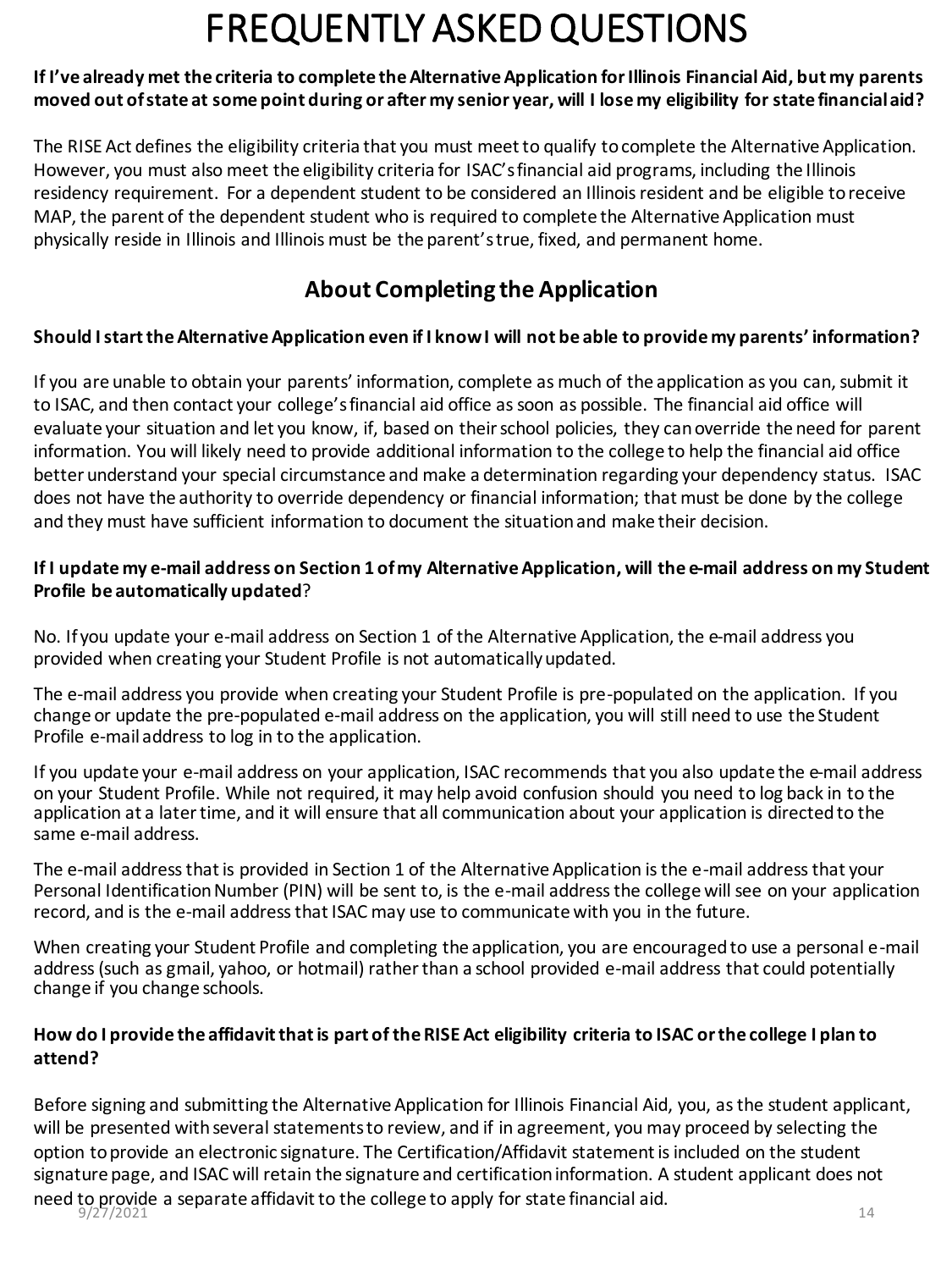### **About Completing the Application**

#### **Do I need to file my taxes to complete the Alternative Application for Illinois Financial Aid?**

The application for the 2022-23 award year collects information about income earned in 2020. If you filed your 2020 taxes, you should use information from your 2020 tax forms to complete the income sections of the application. If you were not required to file taxes or have not filed yet, you can use other records of income earned such as W-2s, income statements, or records of money earned. If you have questions about whether or not you are required to file taxes, visit the Internal Revenue Service website at irs.gov for more information, or consult with an accountant or tax specialist.

#### **I am having trouble updating/making a correction to the Alternative Application should I submit another application?**

[No. For additional assistance please contact ISAC's Student Services Call Center at 800.899.4722 or an](https://studentportal.isac.org/web/guest/student/?p_p_id=Student_WAR_Studentportlet&_Student_WAR_Studentportlet__facesViewIdRender=/views/isacorpsMemberSearch.xhtml) ISACorps Member in your area. ISACorps members are recent college graduates across the state who can help you understand more about college planning and the financial aid application process.

#### **What if my parent does not have an e-mail address? Can parents and students use the same e-mail addresss on the application (to receive PINs)?**

No, the student and parent cannot use the same e-mail address on the application. Separate e-mail addresses are required for security reasons. Your parent will need to establish an e-mail address in order to receive the Personal Identification Number (PIN) from ISAC that will be needed to electronically sign the application.

#### **Can I file both the FAFSA and the Alternative Application for Illinois Financial Aid?**

No. A student should complete either the FAFSA or the Alternative Application, depending on their eligibility and other considerations in determining which application to file. A student should not complete both applications.

However, if a student has completed an Alternative Application and subsequently becomes eligible to file a FAFSA® within an award year, the student may want to file a FAFSA® to be considered for federal student aid.

If the student filed a FAFSA and it was rejected due to their citizenship status, the student is encouraged to file an Alternative Application for the same award year, as long asthe student meets all of the RISE Act eligibility requirements, and the student is encouraged to do so as soon as possible. A student who files both applications is encouraged to work closely with the financial aid administrator at the institution the student is attending to help ensure the college is aware that both applications have been submitted.

### **About Signing and Submitting the Application**

#### **How do I know that my Alternative Application was submitted and complete?**

Your application is considered complete when all required information, including signatures, have been provided, at which point the "Submit" button will be activated and you may submit the application to ISAC electronically. If you are a dependent student, both your signature and your parent's signature must be provided to complete the application process. If your application was successfully submitted, you will receive a confirmation page, which you are encouraged to print, and you will also receive a confirmation e-mail.